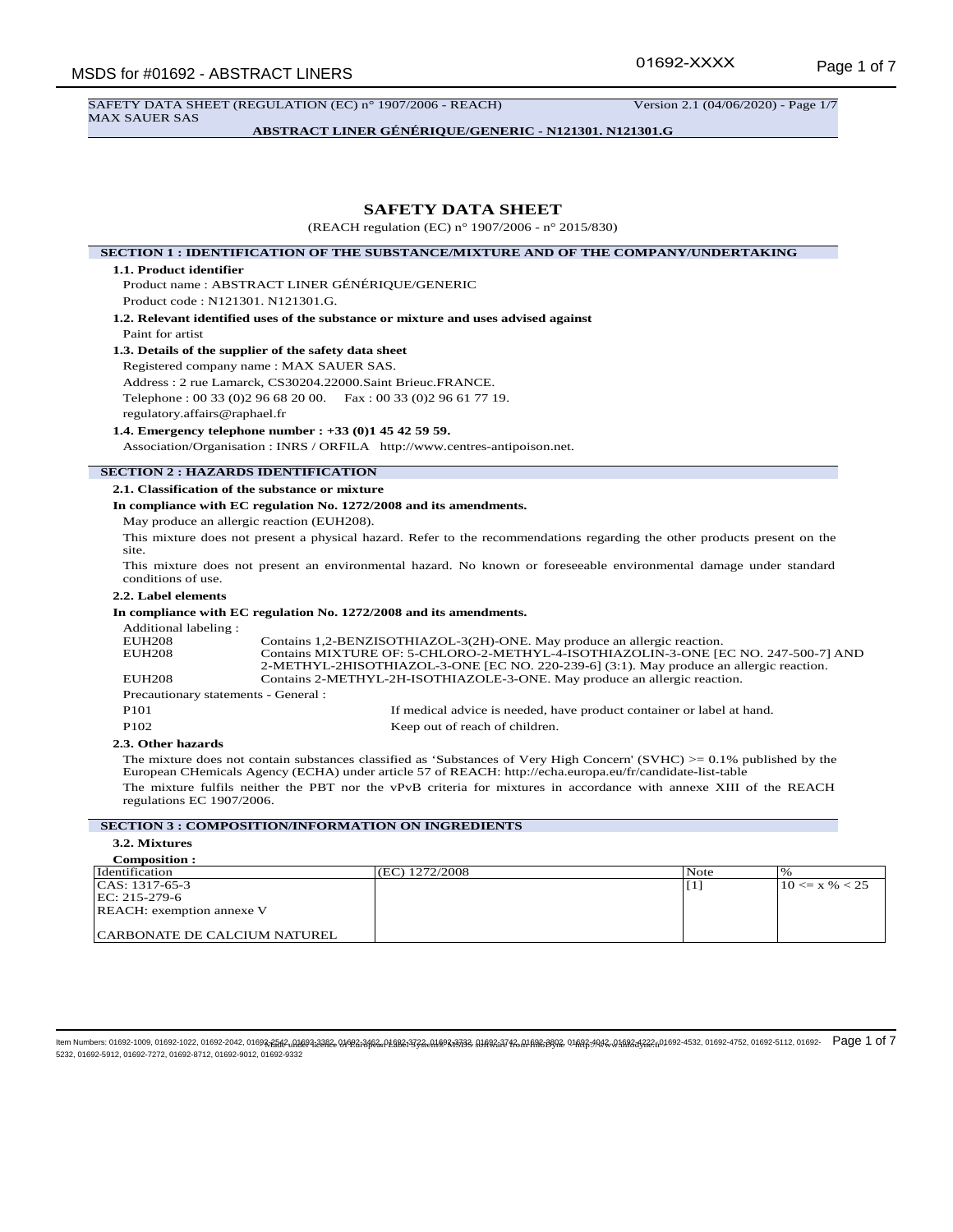# **ABSTRACT LINER GÉNÉRIQUE/GENERIC - N121301. N121301.G**

| $CAS: 107-21-1$                     | GHS07, GHS08            | $\lceil 1 \rceil$ | $2.5 \le x\% < 10$ |
|-------------------------------------|-------------------------|-------------------|--------------------|
| EC: 203-473-3                       | Wng                     |                   |                    |
| REACH: 01-2119456816-28-XXXX        | Acute Tox. 4, H302      |                   |                    |
|                                     | <b>STOT RE 2, H373</b>  |                   |                    |
| MONOETHYLENE GLYCOL                 |                         |                   |                    |
| INDEX: 613-088-00-6                 | GHS05, GHS07, GHS09     | [1]               | $0 \le x \% < 1$   |
| CAS: 2634-33-5                      | Dgr                     |                   |                    |
| EC: 220-120-9                       | Acute Tox. 4, H302      |                   |                    |
| REACH: 01-2120761540-60-XXXX        | Skin Irrit. 2, H315     |                   |                    |
|                                     | Eye Dam. 1, H318        |                   |                    |
| 1,2-BENZISOTHIAZOL-3(2H)-ONE        | Skin Sens. 1, H317      |                   |                    |
|                                     | Aquatic Acute 1, H400   |                   |                    |
|                                     | $M$ Acute = 1           |                   |                    |
| CAS: 55965-84-9                     | GHS06, GHS05, GHS09     |                   | $0 \le x \% < 1$   |
|                                     | Dgr                     |                   |                    |
| <b>MIXTURE OF:</b>                  | Acute Tox. 3, H301      |                   |                    |
| 5-CHLORO-2-METHYL-4-ISOTHIAZOLIN-3- | Acute Tox. 3, H311      |                   |                    |
| ONE [EC NO. 247-500-7] AND          | Skin Corr. 1B, H314     |                   |                    |
| 2-METHYL-2HISOTHIAZOL-3-ONE [EC NO. | Skin Sens. 1, H317      |                   |                    |
| $220-239-6$ ] $(3:1)$               | Eye Dam. 1, H318        |                   |                    |
|                                     | Acute Tox. 3, H331      |                   |                    |
|                                     | Aquatic Acute 1, H400   |                   |                    |
|                                     | $M$ Acute = 10          |                   |                    |
|                                     | Aquatic Chronic 1, H410 |                   |                    |
|                                     | $M$ Chronic = 1         |                   |                    |
| CAS: 2682-20-4                      | GHS06, GHS05, GHS09     | [1]               | $0 \le x \% < 1$   |
| EC: 220-239-6                       |                         |                   |                    |
|                                     | Dgr                     |                   |                    |
|                                     | Acute Tox. 3, H301      |                   |                    |
| 2-METHYL-2H-ISOTHIAZOLE-3-ONE       | Acute Tox. 3, H311      |                   |                    |
|                                     | Skin Corr. 1B, H314     |                   |                    |
|                                     | Skin Sens. 1A, H317     |                   |                    |
|                                     | Acute Tox. 2, H330      |                   |                    |
|                                     | Aquatic Acute 1, H400   |                   |                    |
|                                     | $M$ Acute = 10          |                   |                    |
|                                     | Aquatic Chronic 1, H410 |                   |                    |
|                                     | $M$ Chronic = 1         |                   |                    |

(Full text of H-phrases: see section 16)

## **Information on ingredients :**

[1] Substance for which maximum workplace exposure limits are available.

# **SECTION 4 : FIRST AID MEASURES**

As a general rule, in case of doubt or if symptoms persist, always call a doctor.

NEVER induce swallowing by an unconscious person.

# **4.1. Description of first aid measures**

**In the event of exposure by inhalation :**

In the event of an allergic reaction, seek medical attention.

**In the event of splashes or contact with skin :**

In the event of an allergic reaction, seek medical attention.

# **In the event of swallowing :**

Seek medical attention, showing the label.

**4.2. Most important symptoms and effects, both acute and delayed** No data available.

**4.3. Indication of any immediate medical attention and special treatment needed** No data available.

## **SECTION 5 : FIREFIGHTING MEASURES**

# Non-flammable.

**5.1. Extinguishing media**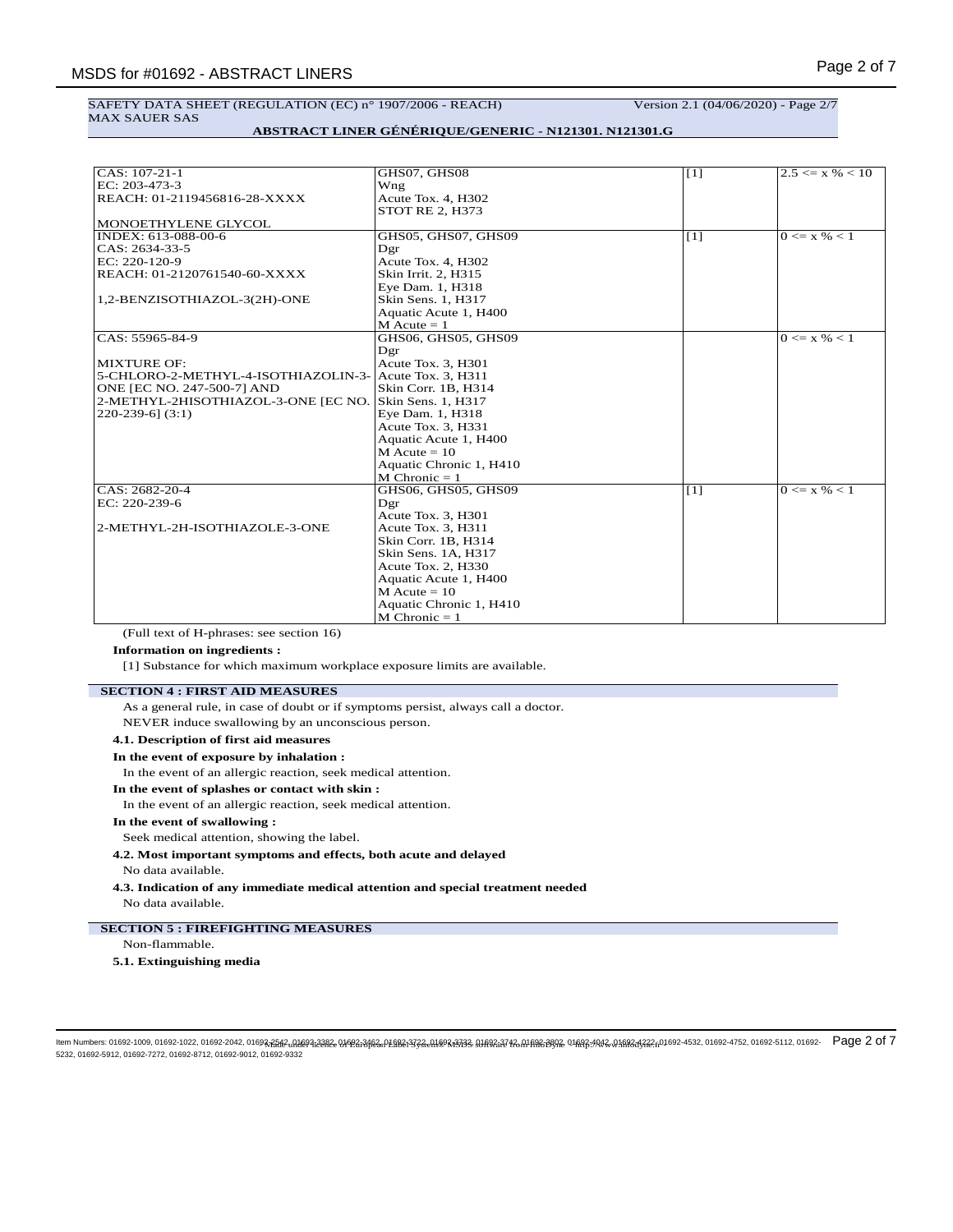#### SAFETY DATA SHEET (REGULATION (EC) n° 1907/2006 - REACH) Version 2.1 (04/06/2020) - Page 3/7 MAX SAUER SAS

## **ABSTRACT LINER GÉNÉRIQUE/GENERIC - N121301. N121301.G**

## **5.2. Special hazards arising from the substance or mixture**

A fire will often produce a thick black smoke. Exposure to decomposition products may be hazardous to health.

Do not breathe in smoke.

In the event of a fire, the following may be formed :

- carbon monoxide (CO)
- carbon dioxide (CO2)

## **5.3. Advice for firefighters**

No data available.

# **SECTION 6 : ACCIDENTAL RELEASE MEASURES**

#### **6.1. Personal precautions, protective equipment and emergency procedures**

Consult the safety measures listed under headings 7 and 8.

#### **For first aid worker**

First aid workers will be equipped with suitable personal protective equipment (See section 8).

## **6.2. Environmental precautions**

Contain and control the leaks or spills with non-combustible absorbent materials such as sand, earth, vermiculite, diatomaceous earth in drums for waste disposal.

Prevent any material from entering drains or waterways.

**6.3. Methods and material for containment and cleaning up**

# Clean preferably with a detergent, do not use solvents.

**6.4. Reference to other sections**

No data available.

# **SECTION 7 : HANDLING AND STORAGE**

Requirements relating to storage premises apply to all facilities where the mixture is handled.

# **7.1. Precautions for safe handling**

Always wash hands after handling.

Remove and wash contaminated clothing before re-using.

## **Fire prevention :**

Prevent access by unauthorised personnel.

#### **Recommended equipment and procedures :**

For personal protection, see section 8.

Observe precautions stated on label and also industrial safety regulations.

## **Prohibited equipment and procedures :**

No smoking, eating or drinking in areas where the mixture is used.

## **7.2. Conditions for safe storage, including any incompatibilities**

No data available.

# **Storage**

Keep out of reach of children.

#### **Packaging**

Always keep in packaging made of an identical material to the original.

**7.3. Specific end use(s)**

## No data available.

## **SECTION 8 : EXPOSURE CONTROLS/PERSONAL PROTECTION**

## **8.1. Control parameters**

#### **Occupational exposure limits :**

- European Union (2019/1831, 2017/2398, 2017/164, 2009/161, 2006/15/CE, 2000/39/CE, 98/24/CE) :

| $\Lambda$<br>CT | ±-mg/m3<br>$\mathbf{V}$ ML | : bpm:<br><b>VME</b> | .-me<br>VLE | 'LE-ppm :      |      |
|-----------------|----------------------------|----------------------|-------------|----------------|------|
| 107             |                            | 20                   | 104         | $\Delta$<br>+v | 'eau |

llem Numbers: 01692-1009, 01692-1022, 01692-2042, 01693<del>2/2020, 01082,3882,</del> 01<del>082.3882, 01082, 01082, 01082, 0188, 0188, 0188, 0188, 0188, 0188, 0188, 0188, 0188, 0188, 0188, 0188, 01882, 01692-4532, 01692-4532, 01692-4</del> 5232, 01692-5912, 01692-7272, 01692-8712, 01692-9012, 01692-9332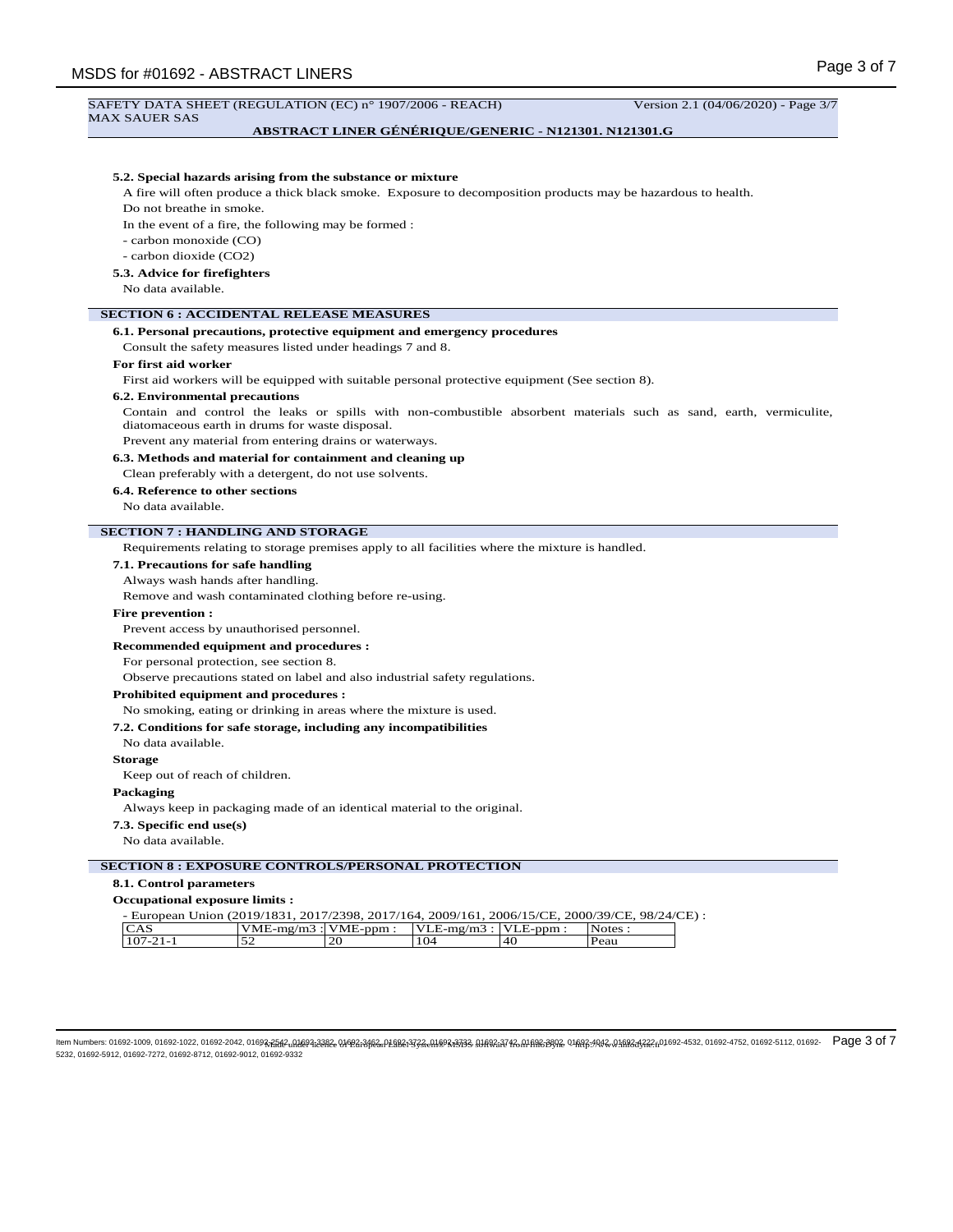SAFETY DATA SHEET (REGULATION (EC) n° 1907/2006 - REACH) Version 2.1 (04/06/2020) - Page 4/7 MAX SAUER SAS

## **ABSTRACT LINER GÉNÉRIQUE/GENERIC - N121301. N121301.G**

| - ACGIH TLV (American Conference of Governmental Industrial Hygienists, Threshold Limit Values, 2010) : |                     |                         |          |                   |           |         |  |
|---------------------------------------------------------------------------------------------------------|---------------------|-------------------------|----------|-------------------|-----------|---------|--|
| <b>CAS</b>                                                                                              | TWA:                | STEL:                   | Ceiling: | Definition:       | Criteria: |         |  |
| $107 - 21 - 1$                                                                                          |                     |                         | 100      |                   |           |         |  |
| - Germany - AGW (BAuA - TRGS 900, 08/08/2019) :                                                         |                     |                         |          |                   |           |         |  |
| <b>CAS</b>                                                                                              | VME:                | VME:                    | Excess   | <b>Notes</b>      |           |         |  |
| $107 - 21 - 1$                                                                                          |                     | $10$ ppm                |          | $2(\hat{I}^{TM})$ |           |         |  |
|                                                                                                         |                     | $26 \text{ mg/m}^3$     |          |                   |           |         |  |
| - France (INRS - ED984 / 2019-1487) :                                                                   |                     |                         |          |                   |           |         |  |
| <b>CAS</b>                                                                                              | $VME-ppm$ :         | $VME-mg/m3$ : VLE-ppm : |          | $VLE-mg/m3$ :     | Notes:    | TMP No: |  |
| 1317-65-3                                                                                               |                     | 10                      |          |                   |           |         |  |
| $107 - 21 - 1$                                                                                          | 20                  | 52                      | 40       | 104               | ×.        | 84      |  |
| - UK / WEL (Workplace exposure limits, EH40/2005, 2011) :                                               |                     |                         |          |                   |           |         |  |
| CAS                                                                                                     | TWA:                | STEL:                   | Ceiling: | Definition:       | Criteria: |         |  |
| 1317-65-3                                                                                               | - ppm               | - ppm                   |          |                   |           |         |  |
|                                                                                                         | $4 \text{ mg/m}^3$  | - $mg/m^3$              |          |                   |           |         |  |
| $107 - 21 - 1$                                                                                          | $20$ ppm            | $ 40$ ppm               |          |                   |           |         |  |
|                                                                                                         | $52 \text{ mg/m}^3$ | $104 \text{ mg/m}^3$    |          |                   |           |         |  |

#### **8.2. Exposure controls**

#### **Personal protection measures, such as personal protective equipment**

Pictogram(s) indicating the obligation of wearing personal protective equipment (PPE) :



Use personal protective equipment that is clean and has been properly maintained.

Store personal protective equipment in a clean place, away from the work area.

Never eat, drink or smoke during use. Remove and wash contaminated clothing before re-using. Ensure that there is adequate ventilation, especially in confined areas.

# **- Eye / face protection**

Avoid contact with eyes.

Use eye protectors designed to protect against liquid splashes

Before handling, wear safety goggles in accordance with standard EN166.

# **- Hand protection**

Wear suitable protective gloves in the event of prolonged or repeated skin contact.

Use suitable protective gloves that are resistant to chemical agents in accordance with standard EN374.

Gloves must be selected according to the application and duration of use at the workstation.

Protective gloves need to be selected according to their suitability for the workstation in question : other chemical products that may be handled, necessary physical protections (cutting, pricking, heat protection), level of dexterity required.

Type of gloves recommended :

- Natural latex

Recommended properties :

- Impervious gloves in accordance with standard EN374

# **- Body protection**

Work clothing worn by personnel shall be laundered regularly.

After contact with the product, all parts of the body that have been soiled must be washed.

# **SECTION 9 : PHYSICAL AND CHEMICAL PROPERTIES**

| 9.1. Information on basic physical and chemical properties |                 |
|------------------------------------------------------------|-----------------|
| <b>General information:</b>                                |                 |
| Physical state:                                            | Viscous liquid. |
| Important health, safety and environmental information     |                 |
| $pH$ :                                                     | Not stated.     |
|                                                            | Slightly basic. |

llem Numbers: 01692-1009, 01692-1022, 01692-2042, 01693<del>2/2020, 01082,3882,</del> 01<del>082.3882, 01082, 01082, 01082, 01882, 0188, 0188, 0188, 0188, 0188, 0188, 0188, 0188, 0188, 0188, 0188, 01882-10989-4532, 01692-4752, 01692-5</del> 5232, 01692-5912, 01692-7272, 01692-8712, 01692-9012, 01692-9332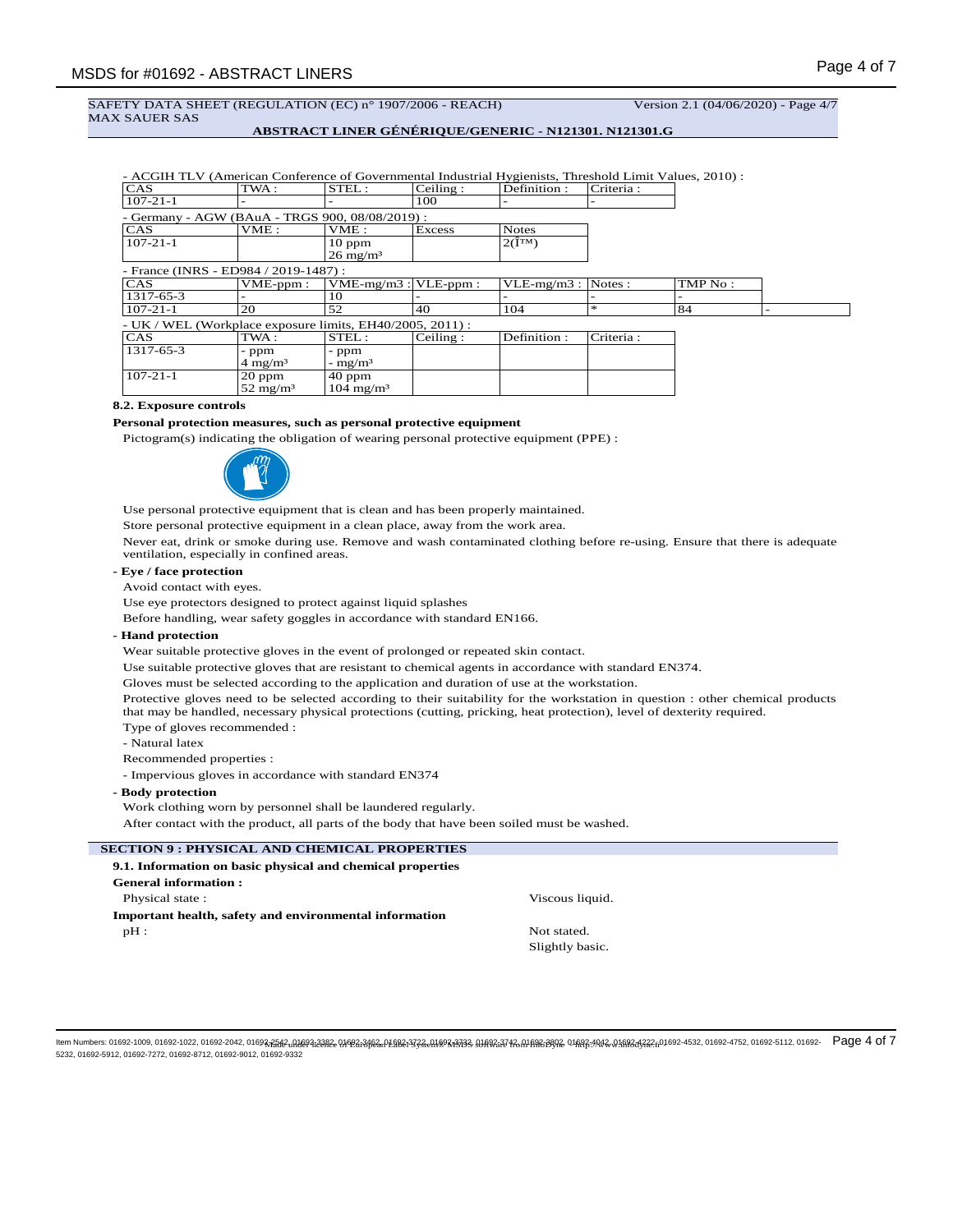| SAFETY DATA SHEET (REGULATION (EC) n° 1907/2006 - REACH)<br>MAX SAUER SAS                                           | Version 2.1 (04/06/2020) - Page 5/7<br>ABSTRACT LINER GÉNÉRIQUE/GENERIC - N121301. N121301.G |
|---------------------------------------------------------------------------------------------------------------------|----------------------------------------------------------------------------------------------|
|                                                                                                                     |                                                                                              |
|                                                                                                                     |                                                                                              |
| Boiling point/boiling range :                                                                                       | Not specified.                                                                               |
| Flash point interval:                                                                                               | Not relevant.                                                                                |
| Vapour pressure $(50^{\circ}C)$ :                                                                                   | Not relevant.                                                                                |
| Density:                                                                                                            | >1                                                                                           |
| Water solubility:                                                                                                   | Dilutable.                                                                                   |
| Melting point/melting range :                                                                                       | Not specified.                                                                               |
| Self-ignition temperature :                                                                                         | Not specified.                                                                               |
| Decomposition point/decomposition range :                                                                           | Not specified.                                                                               |
| 9.2. Other information                                                                                              |                                                                                              |
| No data available.                                                                                                  |                                                                                              |
| <b>SECTION 10 : STABILITY AND REACTIVITY</b>                                                                        |                                                                                              |
| 10.1. Reactivity                                                                                                    |                                                                                              |
| No data available.                                                                                                  |                                                                                              |
| 10.2. Chemical stability                                                                                            |                                                                                              |
| This mixture is stable under the recommended handling and storage conditions in section 7.                          |                                                                                              |
| 10.3. Possibility of hazardous reactions                                                                            |                                                                                              |
| No data available.                                                                                                  |                                                                                              |
| 10.4. Conditions to avoid                                                                                           |                                                                                              |
| No data available.                                                                                                  |                                                                                              |
| 10.5. Incompatible materials                                                                                        |                                                                                              |
| No data available.                                                                                                  |                                                                                              |
| 10.6. Hazardous decomposition products                                                                              |                                                                                              |
| The thermal decomposition may release/form :                                                                        |                                                                                              |
| - carbon monoxide (CO)                                                                                              |                                                                                              |
| - carbon dioxide (CO2)                                                                                              |                                                                                              |
| <b>SECTION 11 : TOXICOLOGICAL INFORMATION</b>                                                                       |                                                                                              |
| 11.1. Information on toxicological effects                                                                          |                                                                                              |
| No data available.                                                                                                  |                                                                                              |
| 11.1.1. Substances                                                                                                  |                                                                                              |
| <b>Acute toxicity:</b>                                                                                              |                                                                                              |
| CARBONATE DE CALCIUM NATUREL (CAS: 1317-65-3)                                                                       |                                                                                              |
| Oral route:                                                                                                         | $LD50 > 2000$ mg/kg                                                                          |
|                                                                                                                     | Species : Rat (recommended by the CLP)                                                       |
| 11.1.2. Mixture                                                                                                     |                                                                                              |
|                                                                                                                     |                                                                                              |
| Respiratory or skin sensitisation :<br>Contains at least one sensitising substance. May cause an allergic reaction. |                                                                                              |
| Monograph(s) from the IARC (International Agency for Research on Cancer) :                                          |                                                                                              |
| CAS 7631-86-9 : IARC Group 3 : The agent is not classifiable as to its carcinogenicity to humans.                   |                                                                                              |
|                                                                                                                     |                                                                                              |
| <b>SECTION 12 : ECOLOGICAL INFORMATION</b>                                                                          |                                                                                              |
| 12.1. Toxicity                                                                                                      |                                                                                              |
| 12.1.1. Substances                                                                                                  |                                                                                              |
| CARBONATE DE CALCIUM NATUREL (CAS: 1317-65-3)                                                                       |                                                                                              |
| Fish toxicity:                                                                                                      | $LC50 > 10000$ mg/l<br>Species: Oncorhynchus mykiss                                          |
|                                                                                                                     | Duration of exposure : 96 h                                                                  |
|                                                                                                                     |                                                                                              |
| Crustacean toxicity:                                                                                                | $EC50 > 1000$ mg/l                                                                           |

llem Numbers: 01692-1009, 01692-1022, 01692-2042, 01693<del>2/2020, 01082,3882,</del> 01<del>082.3882, 01082, 01082, 01082, 01882, 0188, 0188, 0188, 0188, 0188, 0188, 0188, 0188, 0188, 0188, 0188, 01882-10989-4532, 01692-4532, 01692-4</del> 5232, 01692-5912, 01692-7272, 01692-8712, 01692-9012, 01692-9332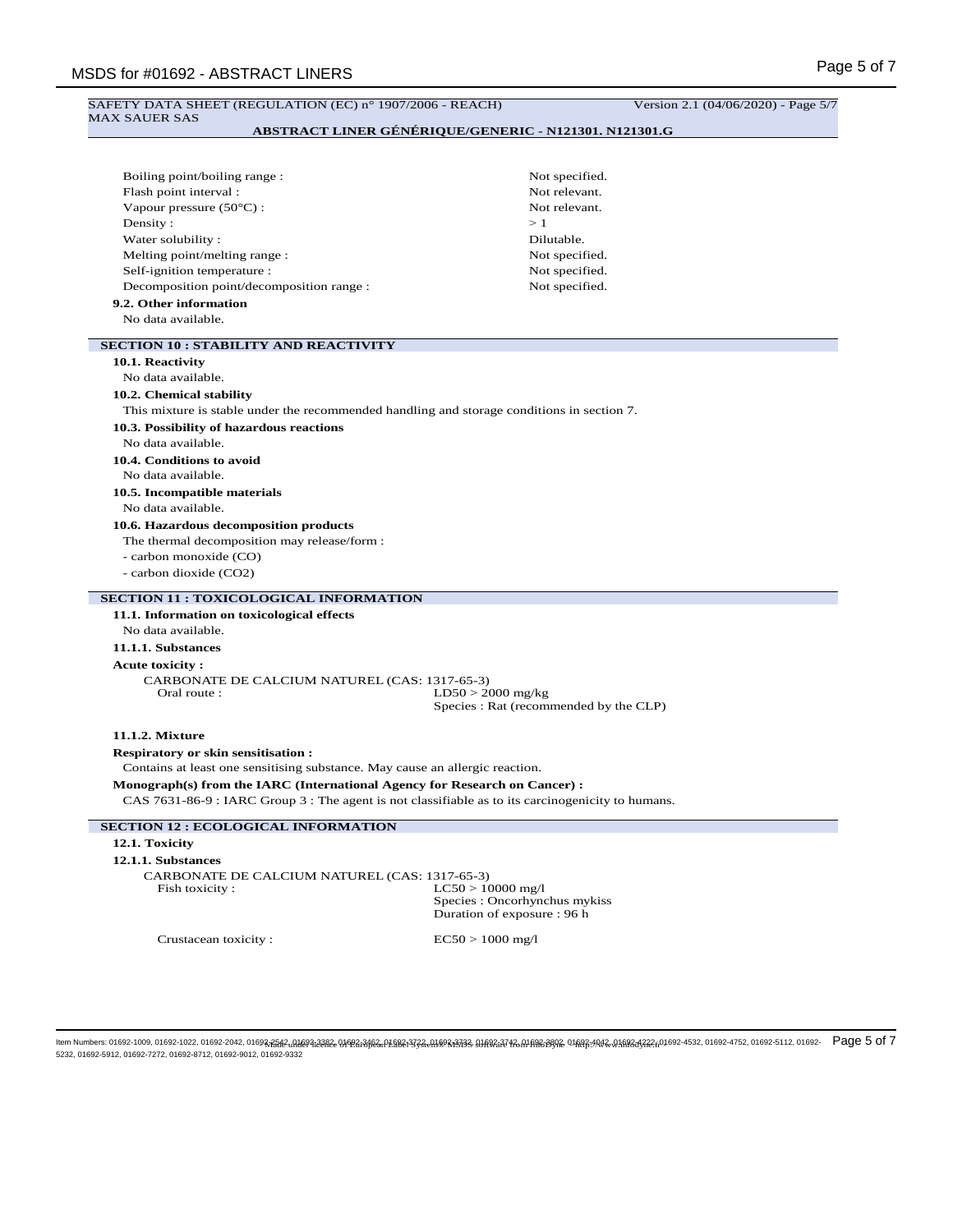# SAFETY DATA SHEET (REGULATION (EC) n° 1907/2006 - REACH) Version 2.1 (04/06/2020) - Page 6/7 MAX SAUER SAS

# **ABSTRACT LINER GÉNÉRIQUE/GENERIC - N121301. N121301.G**

Species : Daphnia magna Duration of exposure : 48 h

Algae toxicity :  $\text{ECr50} > 200 \text{ mg/l}$ Species : Desmodesmus subspicatus Duration of exposure : 72 h

# **12.1.2. Mixtures**

No aquatic toxicity data available for the mixture.

**12.2. Persistence and degradability**

#### **12.2.1. Substances**

CARBONATE DE CALCIUM NATUREL (CAS: 1317-65-3)

no degradability data is available, the substance is considered as not degrading quickly.

## **12.3. Bioaccumulative potential**

No data available.

# **12.4. Mobility in soil**

No data available.

# **12.5. Results of PBT and vPvB assessment**

No data available.

**12.6. Other adverse effects**

No data available.

**German regulations concerning the classification of hazards for water (WGK, AwSV vom 18/04/2017, KBws) :** WGK 1 : Slightly hazardous for water.

# **SECTION 13 : DISPOSAL CONSIDERATIONS**

Proper waste management of the mixture and/or its container must be determined in accordance with Directive 2008/98/EC.

## **13.1. Waste treatment methods**

Do not pour into drains or waterways.

# **Waste :**

Waste management is carried out without endangering human health, without harming the environment and, in particular without risk to water, air, soil, plants or animals.

Recycle or dispose of waste in compliance with current legislation, preferably via a certified collector or company.

Do not contaminate the ground or water with waste, do not dispose of waste into the environment.

# **Soiled packaging :**

Empty container completely. Keep label(s) on container.

Give to a certified disposal contractor.

## **SECTION 14 : TRANSPORT INFORMATION**

Exempt from transport classification and labelling.

**14.1. UN number** - **14.2. UN proper shipping name** - **14.3. Transport hazard class(es)** - **14.4. Packing group** - **14.5. Environmental hazards** -

llem Numbers: 01692-1009, 01692-1022, 01692-2042, 01693<del>2/2020, 01082,3882,</del> 01<del>082.3882, 01082, 01082, 01082, 0188, 0188, 0188, 1088, 0188, 0188, 0188, 0188, 0188, 0188, 0188, 0188, 01882, 01692-4532, 01692-4532, 01692-4</del> 5232, 01692-5912, 01692-7272, 01692-8712, 01692-9012, 01692-9332